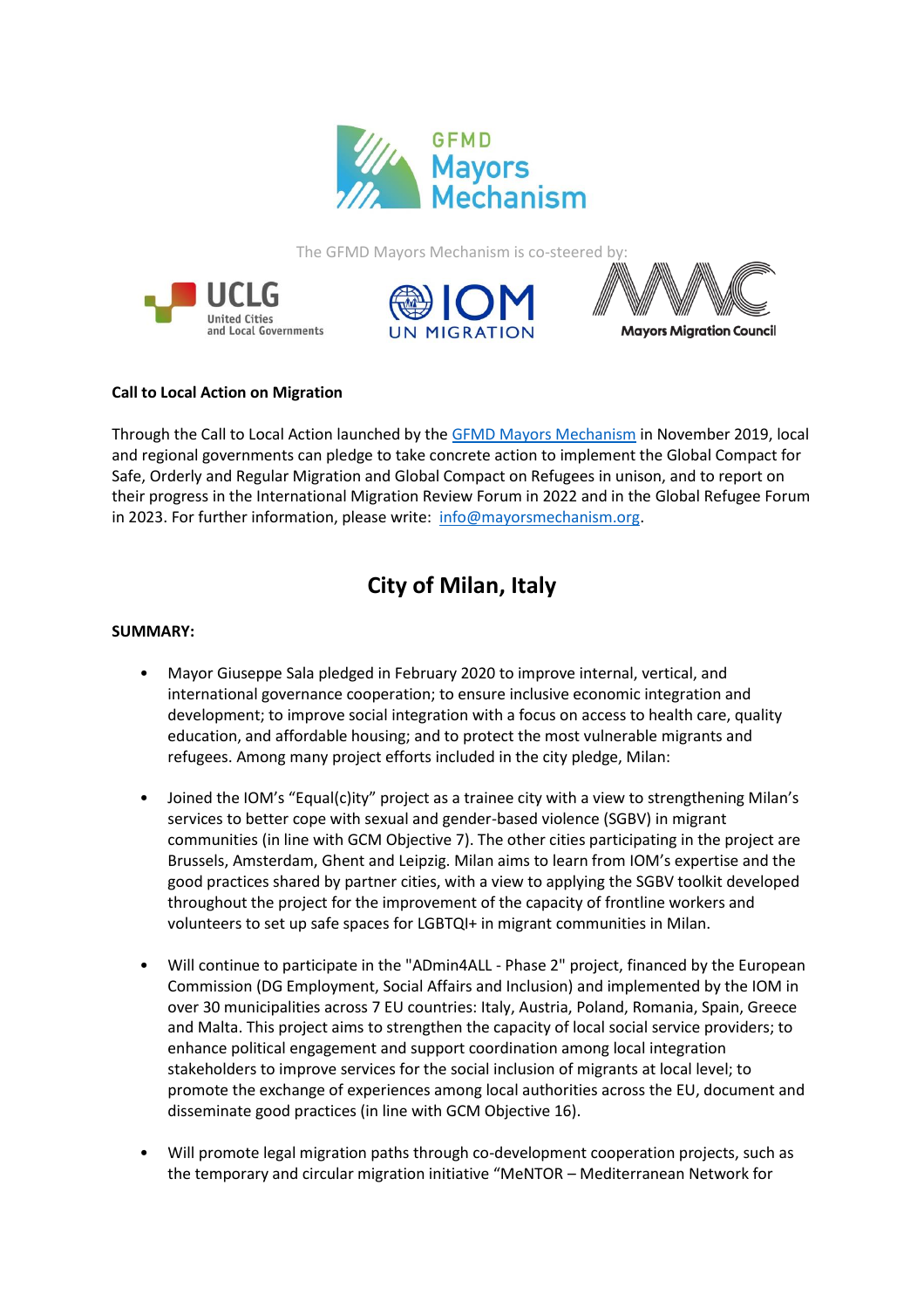Training Orientation to Regular migration." In its first phase (2017-2018), MenTOR aimed to improve temporary and circular migration schemes for young people between Italy, Morocco and Tunisia, co-financed by the EU in the framework of the ICMPD's Mobility Partnership Facility. MeNTOR's second edition ("MeNTOR 2") aims at consolidating and expanding such mechanisms, by increasing the number and improving the effectiveness of transnational trainings, labour exchanges and employment opportunities for young people between Italy (Milan and Turin), Tunisia (Tunis and Sfax) and Morocco (Beni Mellal and Tanger). Milan aims to improve the employment status of at least 50 direct project beneficiaries, to increase access to financial support by at least 20 new start-ups in Morocco and Tunisia, to enhance the usage of the Art. 27 Mechanism by Italian enterprises, and to have at least 150 young people employed in the start-ups created by the project in the target areas (in line with GCM Objective 5).

- Will continue Milan's "Service Centre for Unaccompanied Migrant Minors" beyond its initial pilot phase. This Centre is an innovative, multifunctional hub dedicated to unaccompanied migrant minors' needs. It provides first reception as well as access to all procedures and services envisaged by the relevant national and international legislation for minors' care and rights protection (in line with GCM Objective 7). This structure proved critical to including unaccompanied minors in Milan's COVID-19 response.
- Is determined to enhance the quality of its social integration services, with particular regard to education. Through the "WISH MI - Wellbeing Integrated System of Milan," the city seeks to improve social inclusion services and access to quality education for all Milanese children and teenagers, including minors with a migrant background. The City aims for increased access to city services for all minors (0 -18 years), with particular attention to the most vulnerable; a decreased number of minors (0 -18 yr) living in poverty; increased access of 0-6 yr children to early education; a lowered rate of school dropout (currently 10,6%); increased social cohesion; and a decrease in school segregation (in line with GCM Objective 15).
- Since the city administration submitted the pledge and in response to the COVID-19 crisis, the City of Milan collected donations of personal computers and tablets to ensure that unaccompanied migrant children maintained equal access to education and Italian language classes (in line with GCM Objective 15). Additionally, the city developed an online platform with classes and educational materials for migrant and refugee adults, including professional training and up to date information on the pandemic (in line with GCM Objectives 15 and 16).

# **DETAILED 2019 PLEDGE**

# PRIORITY 1: IMPROVE CITIES INTERNAL, VERTICAL AND INTERNATIONAL GOVERNANCE AND COOPERATION

- Increase city to city solidarity and collaboration through joint projects and community of practices
- Strengthen multilateral cooperation through city networks and global engagement in city diplomacy
- Share knowledge, good practices and innovative approaches to refugee responses in urban settings including through twinning arrangements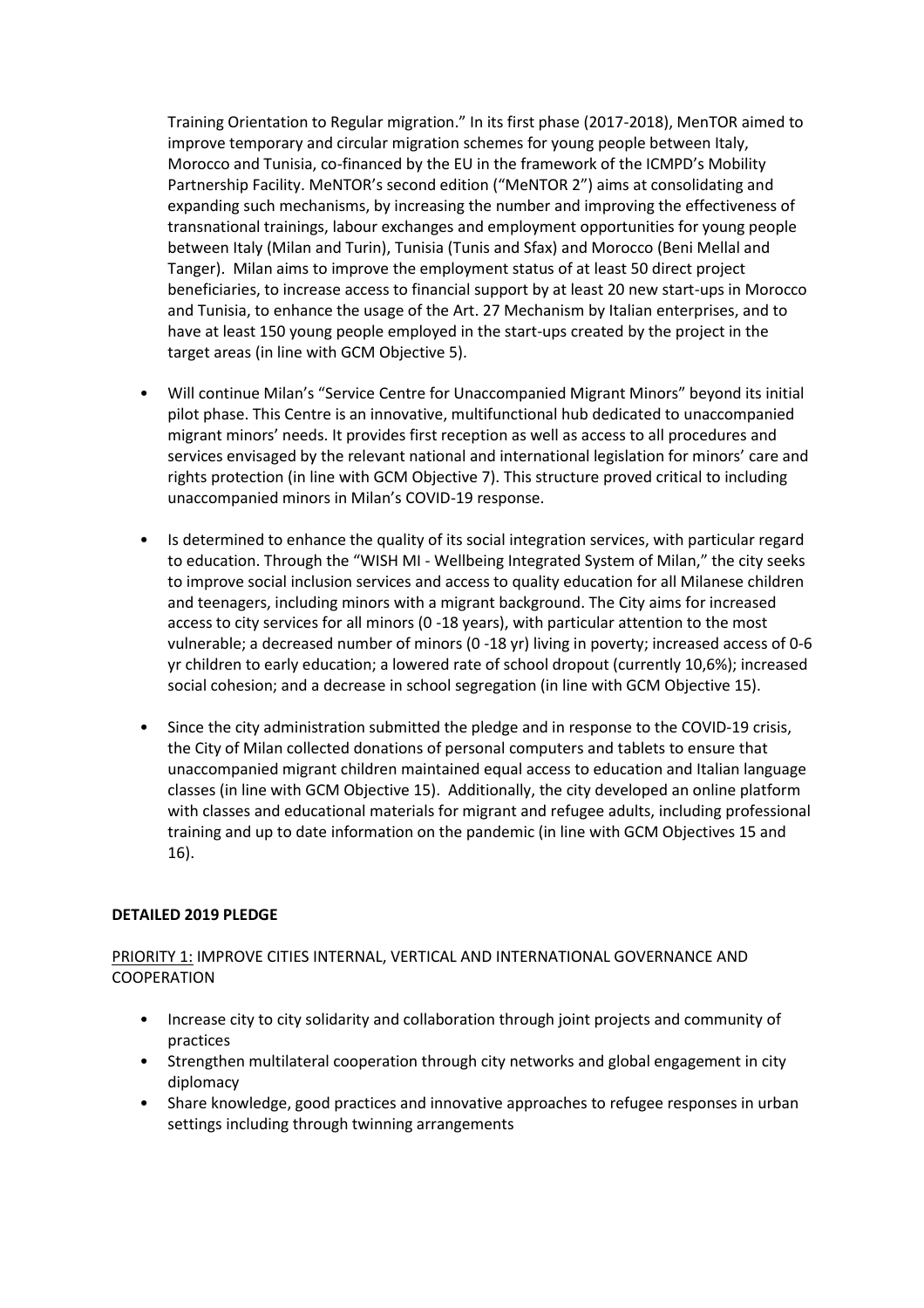#### **Brief Description:**

Milan has been an active player within the EUROCITIES network since its establishment in 1986. Specifically, our Rights, Inclusion and Projects Area in the Social Policies Department is committed to further enhancing its contribution to the Migration and Integration Working Group and joining the Homelessness and Roma Inclusion Working Groups in 2020. We are also determined to improve our social inclusion strategies, with particular attention to the most vulnerable groups, through cooperation with other cities and stakeholders in the context of common initiatives and projects. To this end, we will explore innovative solutions to address the issues connected with irregular migration, through the "C-MISE" initiative and the "REACH OUT" project, as well as SGBV in migrant communities through the "Equal(c)ity" project and "Admin4all - Phase 2" supporting social inclusion of vulnerable migrants in Europe. Milan also promotes legal migration paths through co-development cooperation projects. A very successful example was "MeNTOR – Mediterranean Network for Training Orientation to Regular migration" (2017-2018), which aimed to improve temporary and circular migration schemes for young people between Italy, Morocco and Tunisia. MeNTOR's second edition ("MeNTOR 2") aims to strengthen and expand such transnational mobility mechanism.

#### **Concrete Actions:**

- After hosting the "EUROCITIES Integrating Cities VIII Conference and Migration and Integration Working Group meeting" in November 2018 in Milan, we are committed to further enhancing our contribution to the city network in the years ahead, by sharing knowledge and good practices on local migration governance. In particular, we aim at promoting a shift in the Working Group's focus from refugee emergency responses to the social inclusion of migrants at local level, as the refugee crisis experiences in European cities in the last years has now given way to the need for more inclusive approaches to access to services and participation in the city life, with particular attention to the most vulnerable groups.
- For the same reason, in 2020, we also plan to join the EUROCITIES Homelessness and Roma Inclusion Working Groups. We are therefore committed to learning from other cities how to support Roma communities and groups at risk of homelessness to move from vulnerable to resilient citizens.
- We are also determined to take advantage from city-to-city collaboration with a view to exploring innovative solutions to the issues connected with the presence of migrants with irregular status in our cities. To this end, in January 2020 Milan hosted a meeting of the "City Initiative on Migrants with Irregular Status in Europe" (C-MISE), in collaboration with the EUROCITIES Migration and Integration Working Group and the Global Exchange on Migration and Diversity of Oxford University's Centre on Migration, Policy and Society (COMPAS).
- Moreover, as part of our voluntary return and reintegration programmes, we have joined the "REACH OUT" project of the European Return and Reintegration Network (ERRIN) to raise and enhance awareness on voluntary return and reintegration of migrants in conditions of irregular stay, by involving local stakeholders, improving outreach and communication practices and creating a community of practices with other EU cities (including Amsterdam, Antwerp, Ghent, Newcastle, Tilburg and Utrecht).
- Furthermore, in October 2019, we joined the new IOM "Equal(c)ity" project, submitted in response to a call for proposal for the European Commission's Rights, Equality and Citizenship Programme with other EU cities. Through this project, we have committed to participating as a trainee city in the capacity-building sessions and to applying the tools that will be developed in the next two years, with a view to strengthening our services to better cope with sexual and gender-based violence (SGBV) in migrant communities. The other cities participating in the project are Brussels, Amsterdam, Ghent and Leipzig. Besides, it is worth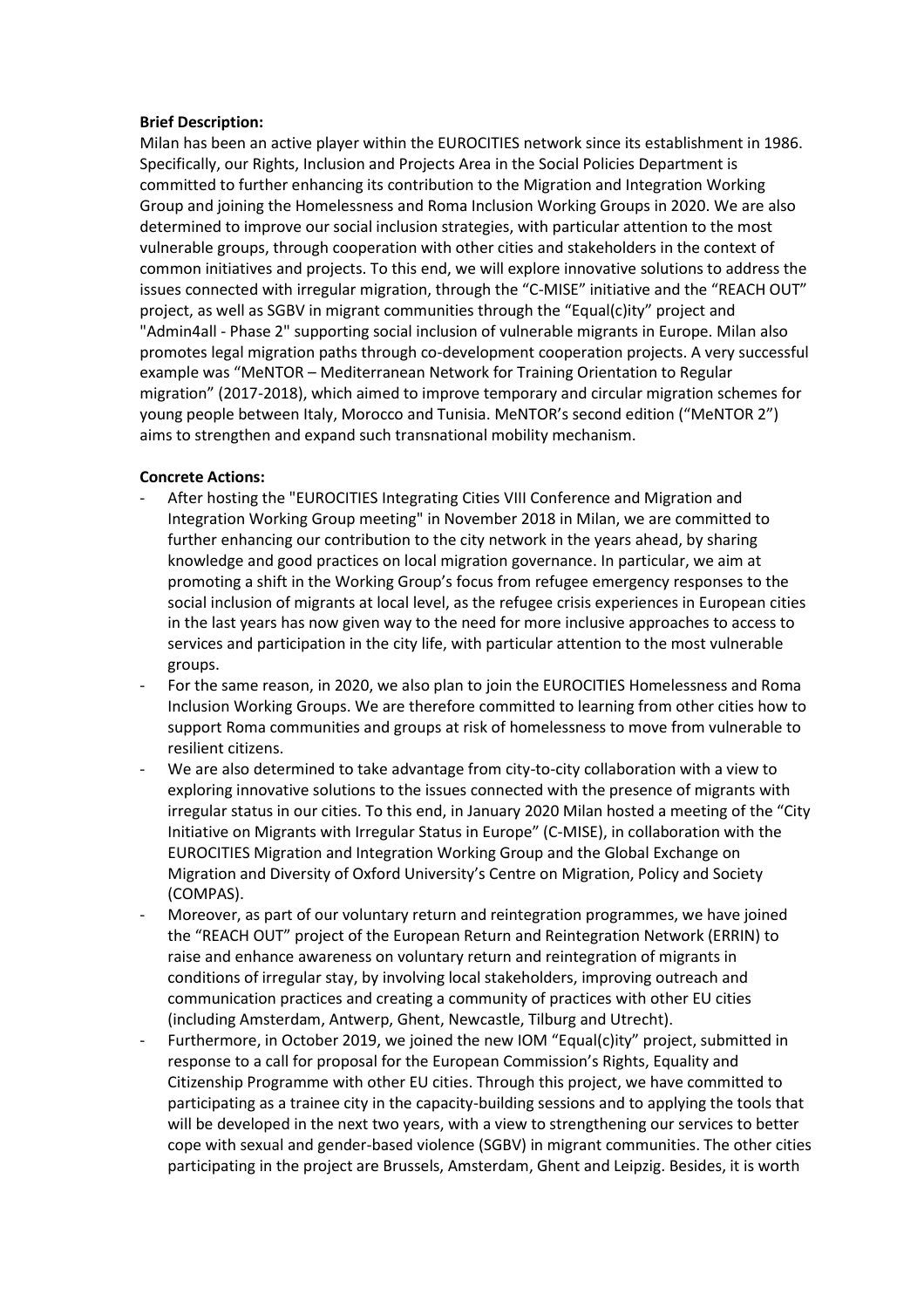mentioning the participation in the "ADmin4ALL - Phase 2" project, financed by the European Commission (DG Employment, Social Affairs and Inclusion) and implemented by the IOM in over 30 municipalities across 7 EU countries: Italy, Austria, Poland, Romania, Spain, Greece and Malta. This project aims to strengthen the capacity of local social service providers; to enhance political engagement and support coordination among local integration stakeholders to improve services for the social inclusion of migrants at local level; to promote the exchange of experiences among local authorities across the EU, document and disseminate good practices. The IOM Italy Coordination Office for the Mediterranean organised a mid-term regional consultation, convening all the beneficiary municipalities and institutions from the 7 participating EU countries. More than 30 cities and national authorities took part in the consultation, which was hosted in Milan on 8-9 October 2019.

In order to avoid that migrants are captured in underground economy networks, Milan also promotes legal migration paths through co-development cooperation projects, such as the "MeNTOR" temporary and circular migration initiative, co-financed by the EU in the framework of the ICMPD's Mobility Partnership Facility. Through the opportunity offered by the Italian Immigration Regulation to deliver professional trainings to non-European citizens living abroad (mechanism in Art. 27), young participants from Morocco and Tunisia had the possibility to do traineeships in companies located in Lombardy and Piedmont regions and attend coaching on business start-up and job placement during and after their stay in Italy. Thanks to the cooperation between the Moroccan, Tunisian and Italian municipalities, employment agencies and NGOs involved in the project, "MeNTOR" successfully contributed to the improvement of the interns' access to labour market and entrepreneurial skills, as well as to the development of local communities. Starting from the lessons learnt in the first edition, "MeNTOR 2" aims at consolidating and expanding such mechanism, by increasing the number and improving the effectiveness of transnational trainings, labour exchanges and employment opportunities for young people between Italy (Milan and Turin), Tunisia (Tunis and Sfax) and Morocco (Beni Mellal and Tanger).

#### **Expected Results:**

- By improving our participation in the EUROCITIES Social Affairs Working Groups, we aim to positively contribute to the reinforcement of the role of local governments in a multilevel governance structure, in order to influence the EU decision makers in such a way to allow city governments to tackle strategic challenges at local level. More specifically, we expect that, by joining the Homelessness Working Group, we will have the opportunity to learn from peer local authorities how to improve and integrate our approach on prevention and active inclusion of homeless population. In the same way, by joining the Roma Inclusion Working Group, we expect to enhance our measures to foster the inclusion of Europe's biggest minority – the Roma community.
- Furthermore, by hosting the C-MISE initiative meeting in January 2020 and joining the "REACH OUT" project, we expect to contribute to raise awareness on issues related to irregular migration at local level, as well as to enhance the skills of our local frontline workers and partner associations in the engagement of migrants in a dialogue on voluntary return, by supporting individual decision-making and addressing the practical obstacles throughout the process. Through the "REACH OUT" project, in particular, we expect to create a network of stakeholders in our city, through which to reach out to undocumented migrants and establish at least five counselling contacts per week in the first five months of 2020. Moreover, in collaboration with the partner cities, we expect to develop a set of indicators, a methodology to measure impact and to draft a blueprint for successful outreach activities to other cities.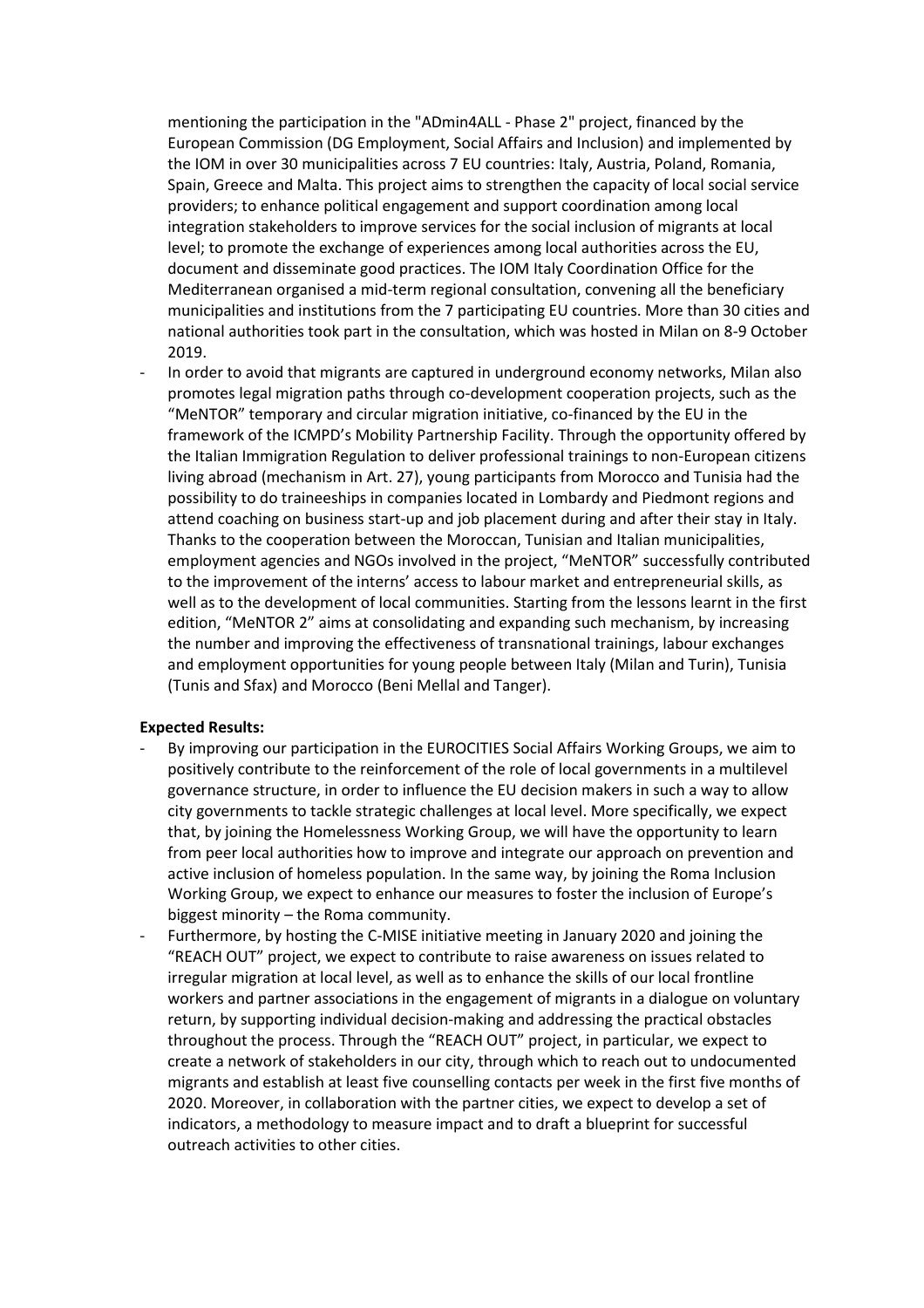- As a trainee city within the "Equal(c)ity" project, we expect to learn from IOM's expertise and the good practices shared by partner cities, with a view to applying the SGBV toolkit developed throughout the project for the improvement of the capacity of frontline workers and volunteers to set up safe spaces for LGBTQI+ in migrant communities in Milan.
- Through "MeNTOR 2", we expect to improve jobs statuses of at least 50 direct project beneficiaries, to increase access to financial support by at least 20 new start-ups in Morocco and Tunisia, to enhance the usage of Art. 27 mechanism by Italian enterprises, and to have at least 150 young people employed in the start-ups created by the project in the target areas.

# PRIORITY 2: ENSURE ECONOMIC INTEGRATION AND INCLUSIVE ECONOMIC DEVELOPMENT

- Promote economic integration and access to work in order to minimize economic drivers that compel migration and to favour economic integration of migrants and refugees
- Support migrants in their integration (skills recognition, capacity assessment, job coaching, administrative counselling, language training)
- Create awareness among the city population of the importance of collective action for migrants' and refugees' integration and engage business community leaders
- Promote migrants' and refugees' entrepreneurship

#### **Brief Description:**

Set up in 2000, the Centre for Job Orientation and Placement (CELAV) is an innovative employment service run by our Municipality. It is tasked with the implementation of active labour market policies for the promotion of the professional and socio-economic inclusion of people in vulnerable situations, including migrants and asylum-seekers. Since 2017, Milan has increasingly become a destination city, while previously migrants mostly transited through our city to seek asylum in other EU countries. In light of this changing trend, for the next years we aim at consolidating the work of the CELAV's Unit specifically dedicated to providing support to migrants and asylum-seekers, as one of the key instruments offered by our city to foster social inclusion and integration. The CELAV is currently working on a pilot project in support to companies, expected to start in autumn 2020. The project aims at facilitating employers' access to the information and relevant legislation concerning the hiring of asylum-seekers and supporting asylum-seekers who find a job while still awaiting for a response to their asylum claim.

#### **Concrete Actions:**

- The CELAV is an innovative service in the Italian context, as it does not pursue the traditional idea of assistance to the disadvantaged, but it rather aims to activation by overcoming obstacles, with the objective of making beneficiaries autonomous. Guided by this principle, the CELAV offers a variety of employability services, with an increasing level of support depending on the needs of beneficiaries.
- The most general form of support is orientation, delivered at free-access information counters, equipped with working stations where beneficiaries may consult job advertisements. The CELAV staff provides information on the types of jobs available, how to look for them, and the skills in need in Milan.
- After a first meeting, beneficiaries may be referred to other city services, if relevant, or may be proposed an appointment to assess more specifically their personal situation and be offered targeted guidance on how to implement the suggestions provided during the first meeting, including CV writing and skill assessment.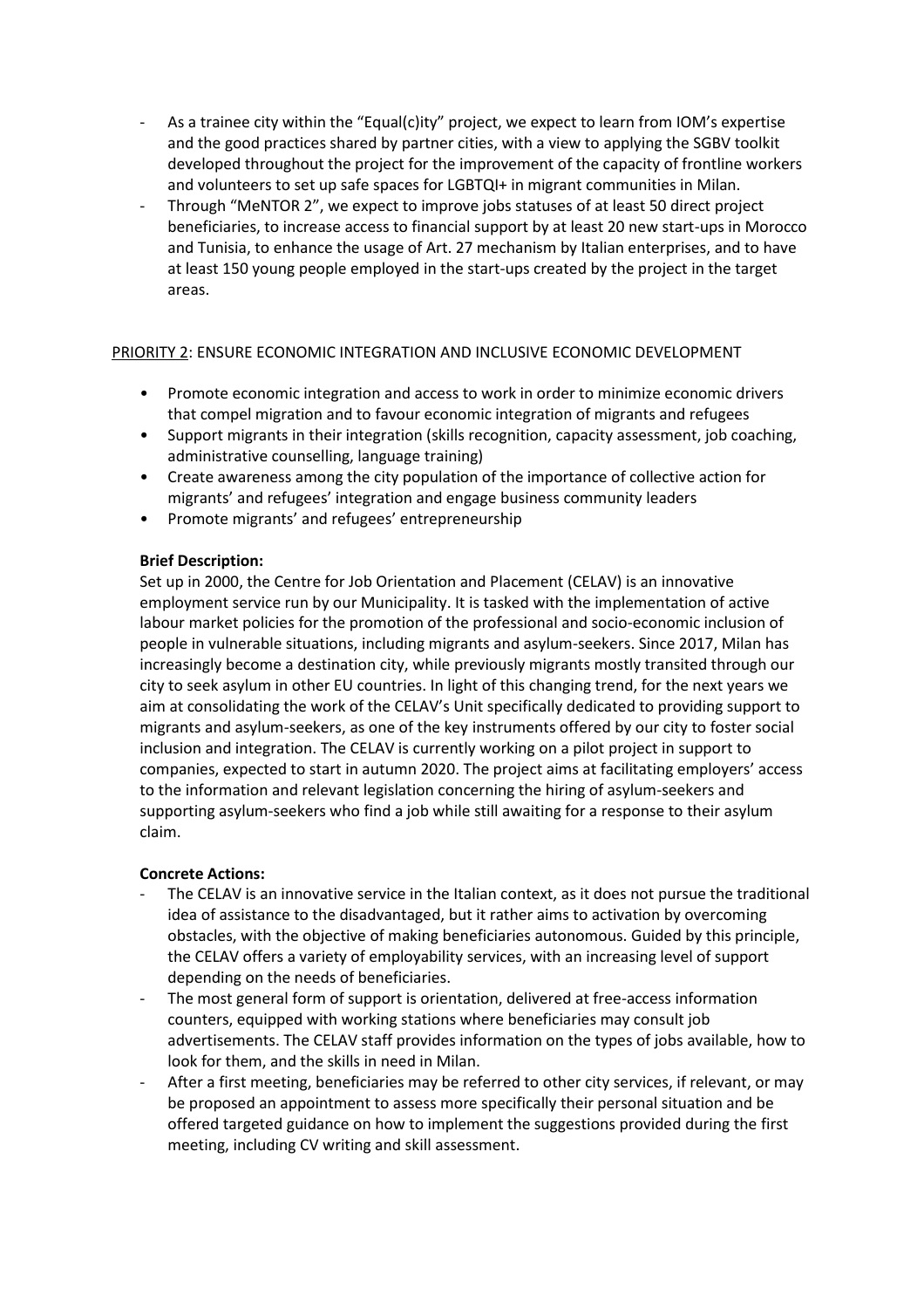- Beneficiaries may be offered an enhanced form of support, through which staff develops with the beneficiaries a personal project, detailing actions to be undertaken by the CELAV and by the beneficiaries themselves to facilitate their job placement.
- The project often includes a traineeship, which allows beneficiaries to develop specific jobrelated skills. In this case, the CELAV staff contacts companies that are interested in the service and have an available position and preselects candidates. Traineeships typically last three months and can be renewed for other three months. During this period, beneficiaries receive a traineeship grant by the city. After the traineeship, the contract may be converted into an ordinary job contract.
- The pilot project that should be launched in autumn 2020 will allow both employers and asylum seekers to have easier access to legal and technical information about hiring procedures through a dedicated section in the municipal website and an in-person consulting service with specialised operators.
- A Memorandum of Understanding will be signed by relevant institutions (such as the Ministry of Interior's local branches), employers' associations and trade unions, so that the information on the legislative framework is correct and up to date.

## **Expected Results:**

Thanks to this pilot project, we expect to offer facilitated access to verified and updated information about hiring procedures for asylum-seekers and employers; to enhance the collaboration with relevant institutions, trade unions and private sector; and to reach the target of at least 200 contacts with companies to inform them about the opportunities offered by the CELAV's new service.

# PRIORITY 3: IMPROVE SOCIAL INTEGRATION WITH A FOCUS ON ACCESS TO HEALTH CARE, QUALITY EDUCATION AND AFFORDABLE HOUSING

- Improve non-discriminatory access to health care and education
- Increase coordination and multi-stakeholder collaboration for improved health and education services delivery
- Advocate for access to education for all children and adolescents, regardless of migration or legal status

# **Brief Description:**

Milan is determined to enhance the quality of its social integration services, with particular regard to education. One of our top priorities is fighting school segregation, school drop-out and the "white flight" phenomenon, which mostly affect students with a migrant background, including those who arrived in Milan through family reunification – the most significant legal migration channel to Milan. By reinforcing our integrated family reunification service, we aim at providing newcomers with access to quality information and support: for young people, this can be key in order to choose the right education path and advance through grades on time. "WISH MI - Wellbeing Integrated System of Milan" is one of the most important projects through which we are seeking to improve our social inclusion services and access to quality education for all Milanese children and teenagers, including minors with a migrant background. WISH MI was successfully selected under the European Commission's Urban Innovative Actions 4th call: its activities will be implemented through a financed budget of € 5 million over three years. Moreover, our Social Policies and Education Departments committed to allocating additional € 5 million, assigned through the funds under Law No. 285/1997, to the design of integrated policies and programmes for the wellbeing of Milanese children, regardless of their migration status.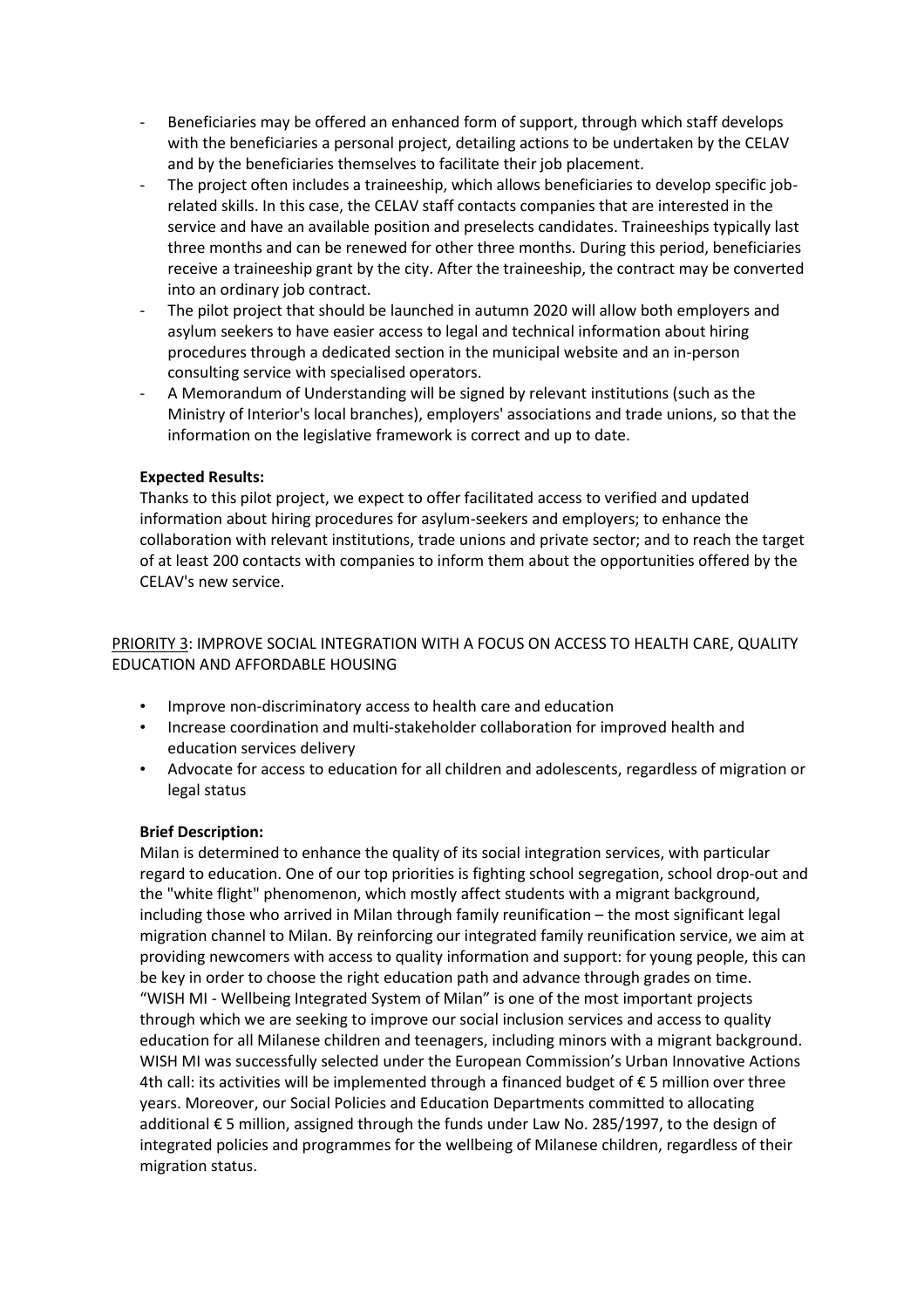#### **Concrete Actions:**

- Over the last few years, family reunification has become the most important legal channel for long-term migration to Milan. Between August 2018 and September 2019, over 1,200 family reunification requests were made in the city of Milan, and 2,000 people reunited with their families. As more than 1,000 of them are children under the age of 18, it is essential that our integration and family reunification services within the Social Policies Department work hand in hand with the Education Department to promote the successful social and educational inclusion of newly reunited children. As a matter of fact, having access to quality information and support means, for instance, being able to choose the right education path and advancing through grades on time. Fighting school segregation and school drop-out is a top priority for our Municipality. Milan is also increasingly hit by the "white flight" phenomenon, which takes place when Italian middle-/high-class children leave schools in the city suburbs and are enrolled in private schools or schools in the city centre. The Municipality has analysed the origins of such trends, monitored how they evolve, and determined what can be done to change them.
- Since 2001, the Municipality of Milan has been working on experimental projects to widen and systematize the information, counseling and mediation interventions towards the families interested in family reunification or newly reunited, with the goal of promoting the social inclusion of the "New Milanese". Most of these projects include a specific educational dimension, given that children represent 50% of newly reunited family members. The "Lab'Impact" project (September 2018 – December 2020), financed through the national Asylum, Migration and Integration Fund and led by Lombardy Region, aims at promoting a better integration of migrants regularly residing in Milan who are experiencing family reunification. Actions mainly consist in the strengthening of the existing information, counselling and mediation services in the areas of social inclusion and education, through an interdisciplinary approach and a multi-professional expert team. The same approach was adopted for the design of a city hub specifically dedicated to reunifying families, which should become fully operational in the first months of 2020. Another project, "WEMI – Milan for Inclusion", will be financed by the 2019 Migration Policies National Fund of the Italian Ministry of Labour and Social Policies (€ 2,500,000) and will enable the launch of a multi-service hub dedicated to all key aspects for the successful inclusion of migrants, including counselling on education and training opportunities in Milan and support on school enrolment practices, with a view to fight school segregation and drop-out.
- Furthermore, the Urban Innovative Actions' "WISH MI" project aims at addressing the urban challenges of child poverty, inequalities and segregation, by rethinking and integrating the local policies and strategies for the wellbeing of all children and young people, including those of migrant background. To do that, we will develop innovative and engaging solutions to improve accessibility to all available educational and extra-educational opportunities. We think that the multidimensional wellbeing of minors is fundamental: for this reason, we will work to recognize and empower Milanese youth as key players in shaping the future of our city. In particular, WISH MI seeks to address such challenges as income inequality and social marginalization; multidimensional child poverty (1 out of 10 minors lives in absolute poverty in Milan, but more children suffer from inadequate nutrition, healthcare and housing conditions, and lack of places of aggregation); unequal access to education (47,239 children between 0 and 6 years of age do not have access to early childhood education and care services); and integration of immigrant communities (24.8% of third country nationals residing in Milan are minors).
- WISH MI will face the aforementioned challenges through the promotion of the multidimensional wellbeing of all children, which is evaluated using 7 pillars: social relations, physical activity, healthcare, access to education and training, opportunities to express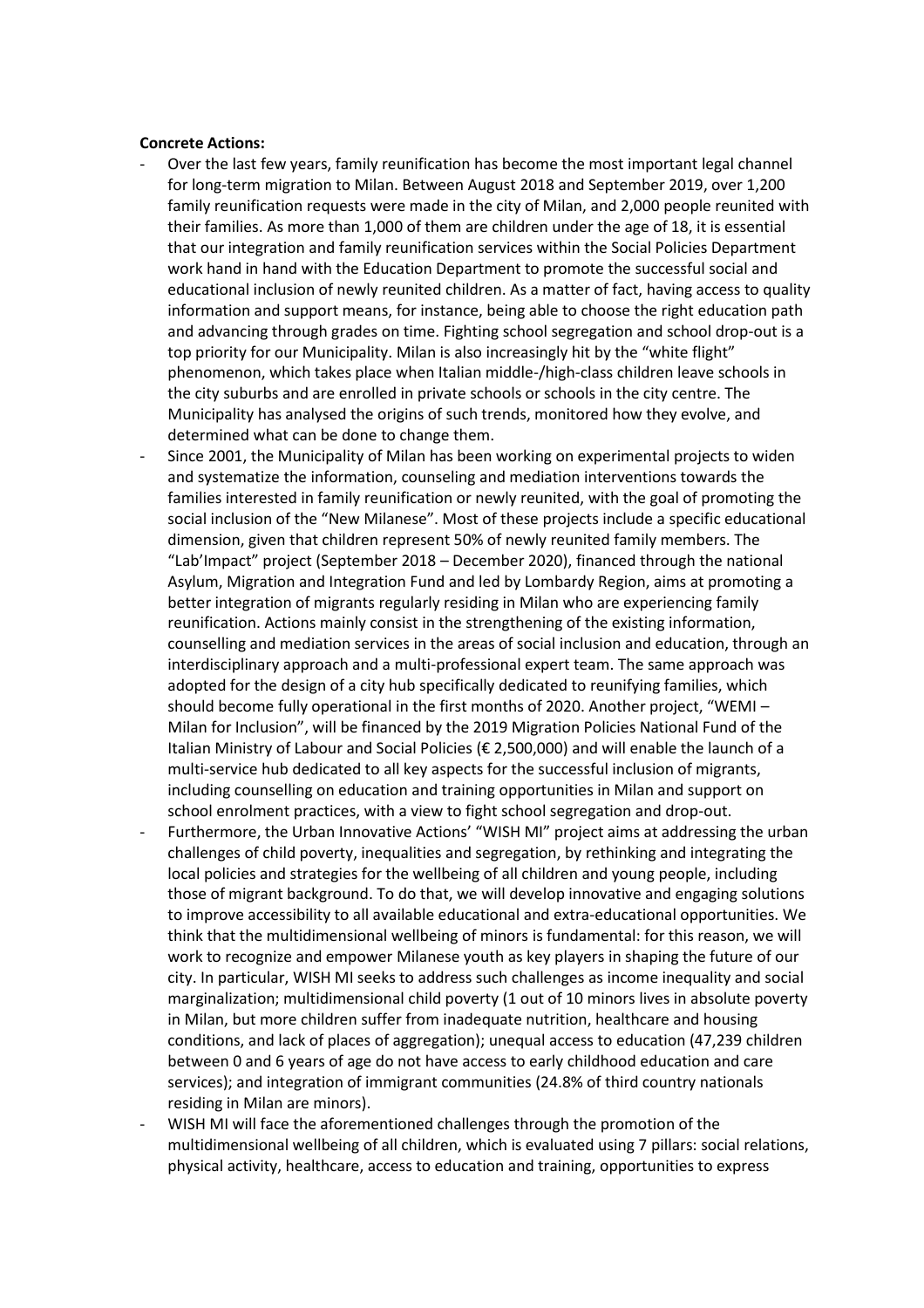talents and creativity, self-determination, and access to quality common spaces. We aim to achieve our goals through the following actions, guided by the wellbeing pillars: the development of an integrated set of policies and strategies; the codesign of the system visual identity; the aggregation of wellbeing opportunities in a connective participatory digital platform; the creation of community hubs to promote the re-composition of opportunities at local level and the experimentation of innovative services co-designed with minors and their families.

## **Expected Results:**

- Through the "Lab'Impact" project, particularly its educational component, we aim at the qualification of the school system in multicultural contexts, including through the development of actions to fight school drop-out among newly arrived students involved in family reunification processes. In particular, we expect to involve in the project's information and counseling activities between 100 and 200 newly arrived students (14-21 years) in 2020. Moreover, we expect to integrate such results with the "WEMI" project, by having approximately 1,000 children and adolescents in need of school integration support as beneficiaries of the "WEMI – Milan for Inclusion" project (the project duration is 24 months and the start date is still to be determined).
- Moreover, between 2019 and 2022, through the "WISH MI" project and the connected initiatives that will be implemented through the funds from Law No. 285/1997 on the promotion of children and adolescents' rights, we expect an increased access to city services for all minors (0 -18 years), with particular attention to the most vulnerable; a decreased number of minors (0 -18 yr) living in poverty; increased access of 0-6 yr children to early education; a lowered rate of school dropout (currently 10,6%); increased social cohesion; and a decrease in school segregation.

# PRIORITY 6: PROTECT THE MOST VULNERABLE MIGRANTS AND REFUGEES

- Promote and protect the rights of the most vulnerable with emphasis on upholding the rights of children through legal aid and information provision and guardianship for unaccompanied and separated children
- Adopt gender-responsive and child sensitive approaches to address and reduce vulnerabilities
- Access to public safety resources including safe zones for reporting crimes and mechanisms to protect migrants from exploitation including undocumented migrants

# **Brief Description:**

In November 2019, the City of Milan created an innovative, multifunctional centre entirely dedicated to unaccompanied migrant minors. Thanks to a pilot project (November 2019 - June 2020), the Service Centre provides unaccompanied minors with emergency reception and specific needs assessment (age determination, psychological assessment about torture effects, violence, language, working status, etc.). All the necessary procedures envisaged by the relevant national and international legislations are carried out within the centre, before minors are referred to the most appropriate longer-term residential solutions. The Service Centre also coordinates the Voluntary Guardianship system for unaccompanied migrant minors, established by the innovative and comprehensive Law No. 47/2017. The Service Centre, moreover, adopts an inter-institutional approach and aims to become a reference point at city level for the development of best practices and service networks (Regional health care system, including child and adolescent neuropsychiatry departments, Prefecture, Questura, Juvenile Court, NGOs, etc.).